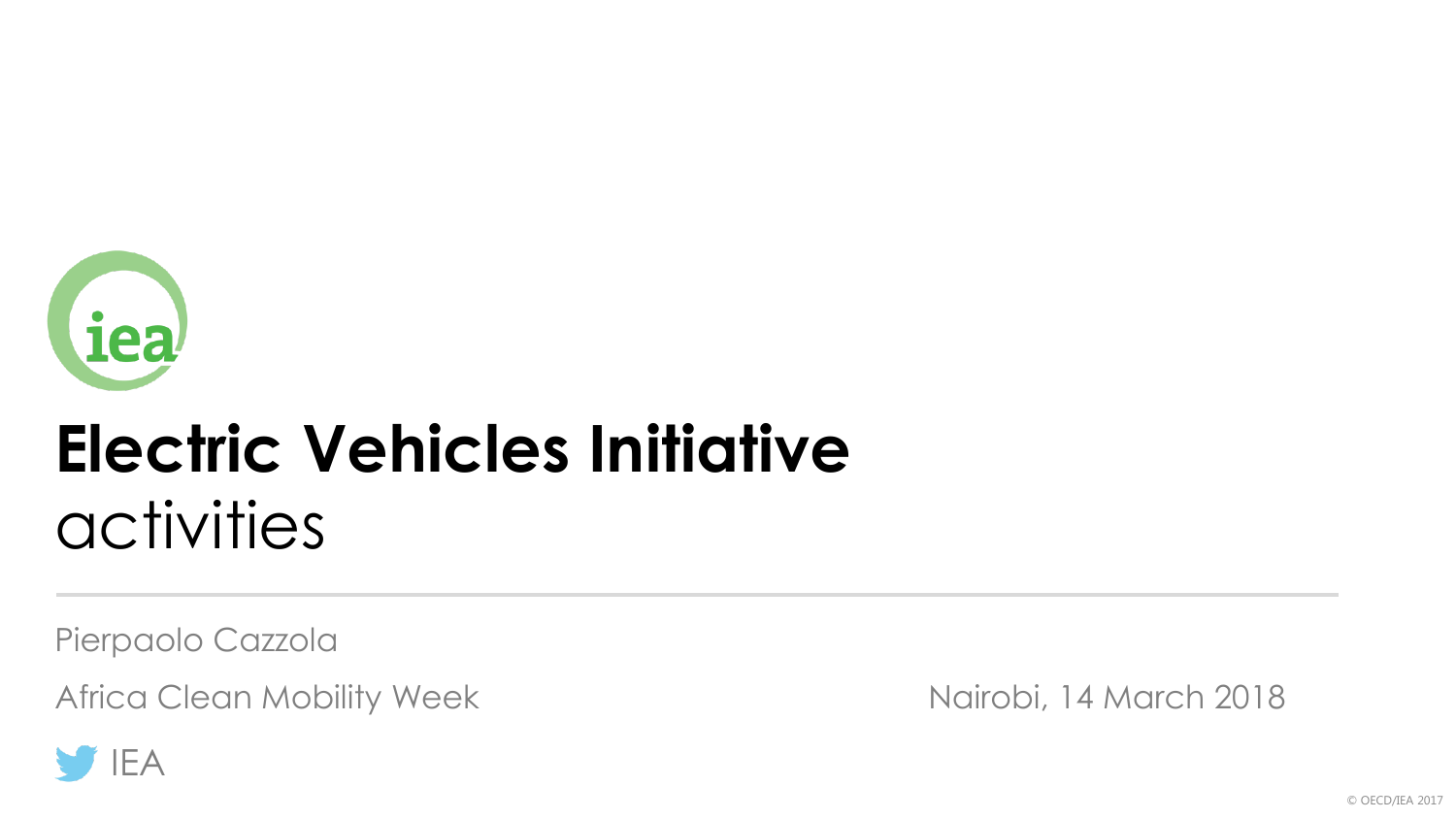## **Electric Vehicles Initiative (EVI)**

• Government-to-government forum comprising 13 countries





(iea

- Currently co-chaired by Canada, China and the United States\*, and coordinated by the IEA
- Released several analytical publications [\(Global EV Outlook](https://www.iea.org/publications/freepublications/publication/GlobalEVOutlook2017.pdf), [City casebook\)](http://www.cleanenergyministerial.org/Portals/2/pdfs/EVI_2014_EV-City-Casebook.pdf)



- Engaged stakeholders in high-level roundtables (CEM8 and Pilot City Forum in Beijing, June 2017)
- Instrumental to mobilize action and commitments (Paris Declaration on Electro-Mobility and Climate Change at COP21, [Government Fleet Declaration](https://www.iea.org/media/topics/transport/EVI_Government_Fleet_Declaration.pdf) at COP22)
- **Just launched the [EV30@30 Campaign,](http://www.cleanenergyministerial.org/Our-Work/CEM-Campaigns/EV30at30)** aiming to achieve a 30% market share for EVs by 2030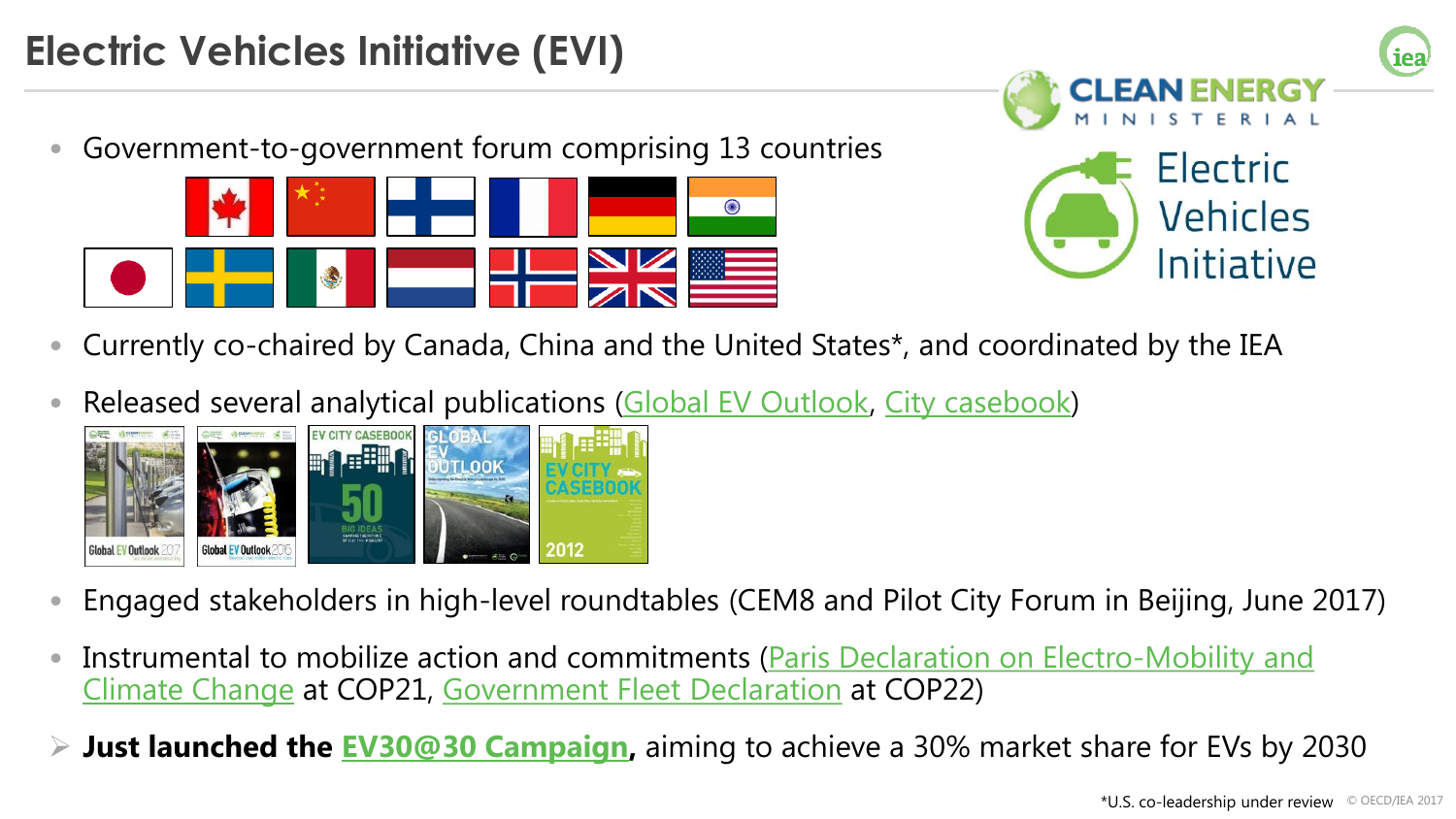

### **Goal: at least 30% of new road vehicle\* sales across all EVI countries to be electric\*\* by 2030**

Implementing actions on:

- Deployment of **chargers and fueling infrastructure,** public procurement and private sector deployment of **fleets**, expanding **research (policy focus)** to improve the understanding of best practices on EV policy support, providing resources for **capacity building** to disseminate these best practices
- Establish a **Global EV Pilot City Programme**, aiming to achieve 100 EV-Friendly Cities over five years
- Commitments open to all interested stakeholders : Governments, businesses, partner organizations, companies, research institutes, local authorities, association, NGOs, non-profit organizations

Current supporting NGOs and IGOs:





Including passenger cars, light commercial vans, buses, and trucks; excluding 2- and 3-wheelers Including battery-electric, plug-in hybrid, and fuel cell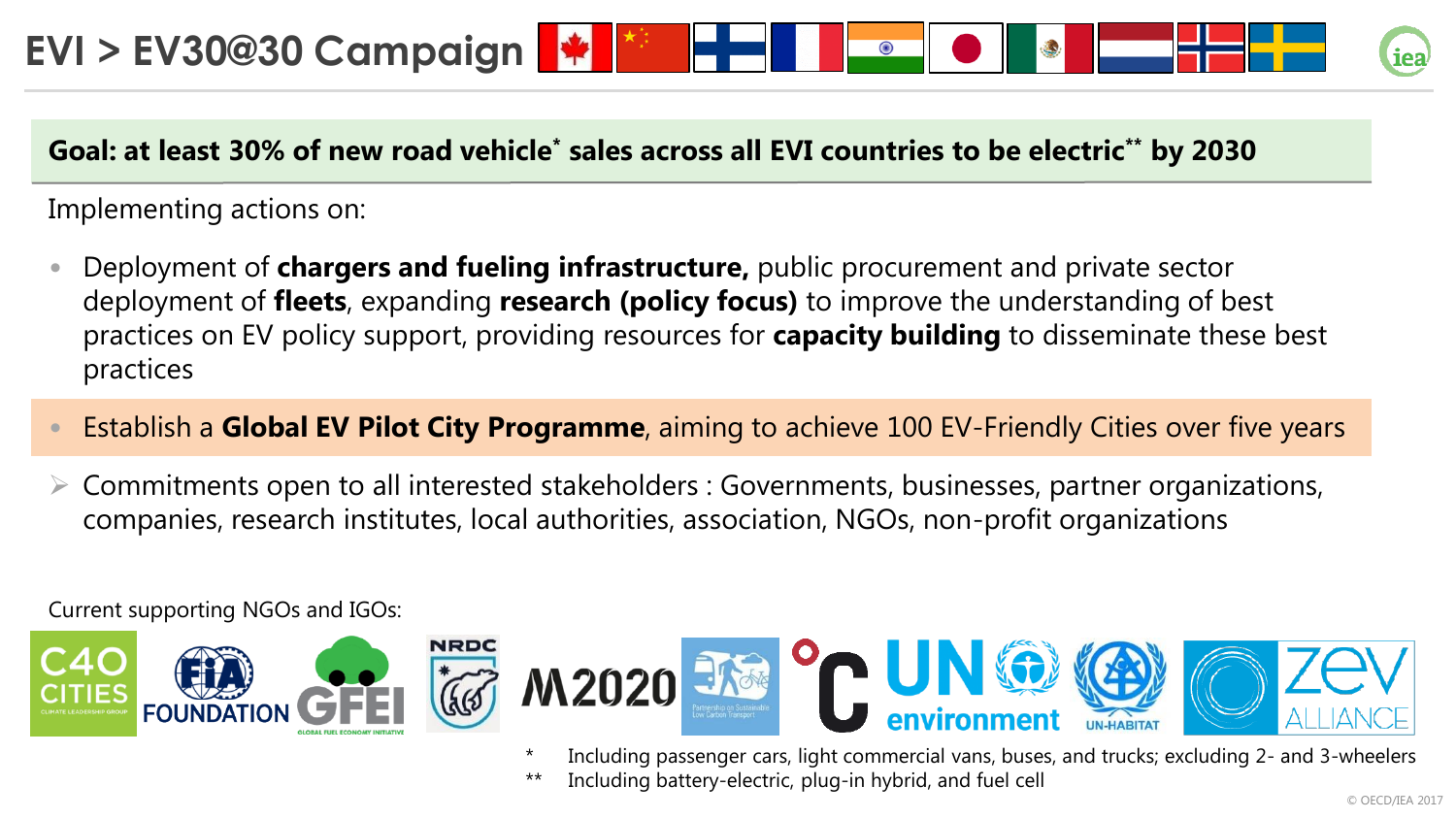

#### Market share of electric cars in leading EV countries compared to EV-friendly cities, 2016:



*(Nearly one third of global electric car sales took place in just 14 cities in 2015)*

- "Cities have been at the **forefront** of stimulating EV deployment"
- "Leading EV cities have shown that, as a result of **dedicated local policies**  complementing national EV policy schemes, they can create a **favourable environment** for EV use and **reduce consumer barriers**"
- "Cities can have a **leadership** role in developing and testing **innovative** policy actions before widespread adoption"

*([Global EV Outlook 2017, IEA\)](https://www.iea.org/publications/freepublications/publication/GlobalEVOutlook2017.pdf)*

**Cities have a unique role to play in supporting EVSE rollout and in implementing measures enhancing the value-proposition of driving electric. They act as innovation test-beds for the future of mobility**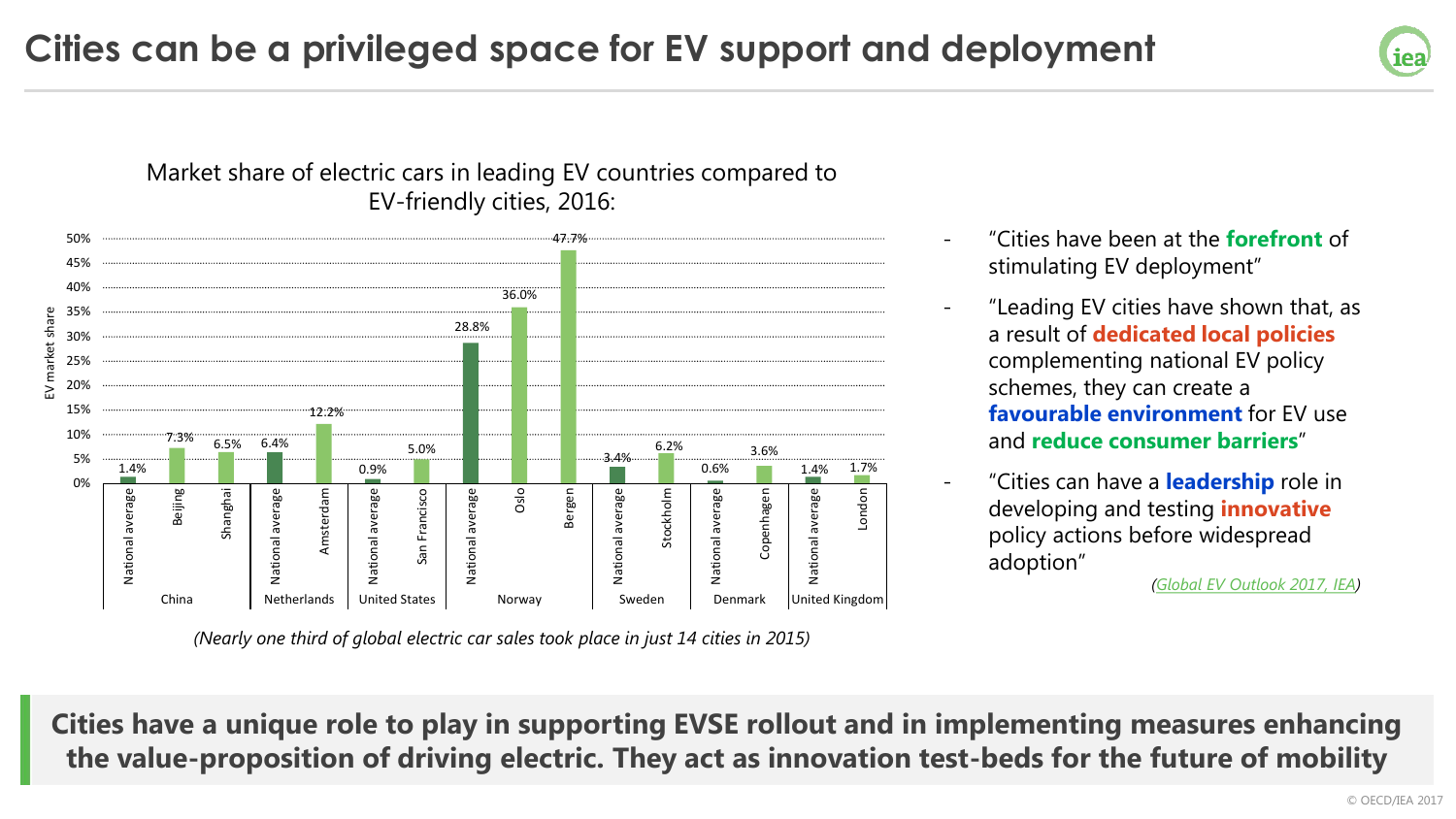### **EVI > EV30@30 > Global EV Pilot City Programme (PCP)**

- **Goal: Achieve 100 EV-Friendly Cities over five years**
- Support greater **dialogue** with and provide **support** to municipal governments
	- Topics: urban planning, infrastructure and charging technology, mass transit (including electric buses) and mobility as a service (including car and ride sharing)
- Identify **good practices** and facilitate their **replication** and improvement
- Engage in the organization of the **Pilot City Forum** (28-29 May 2018, Helsinki, Finland)
	- **Exchange event** allowing to facilitate **networking** and **communication** across interested stakeholders, to be held alternatively in China in odd years and in another country in even years
- **Monitor and report** progress : data and information sharing among PCP members
- Until February 2018, **18** major cities already joined the PCP

**EV Pilot City<br>Programme**